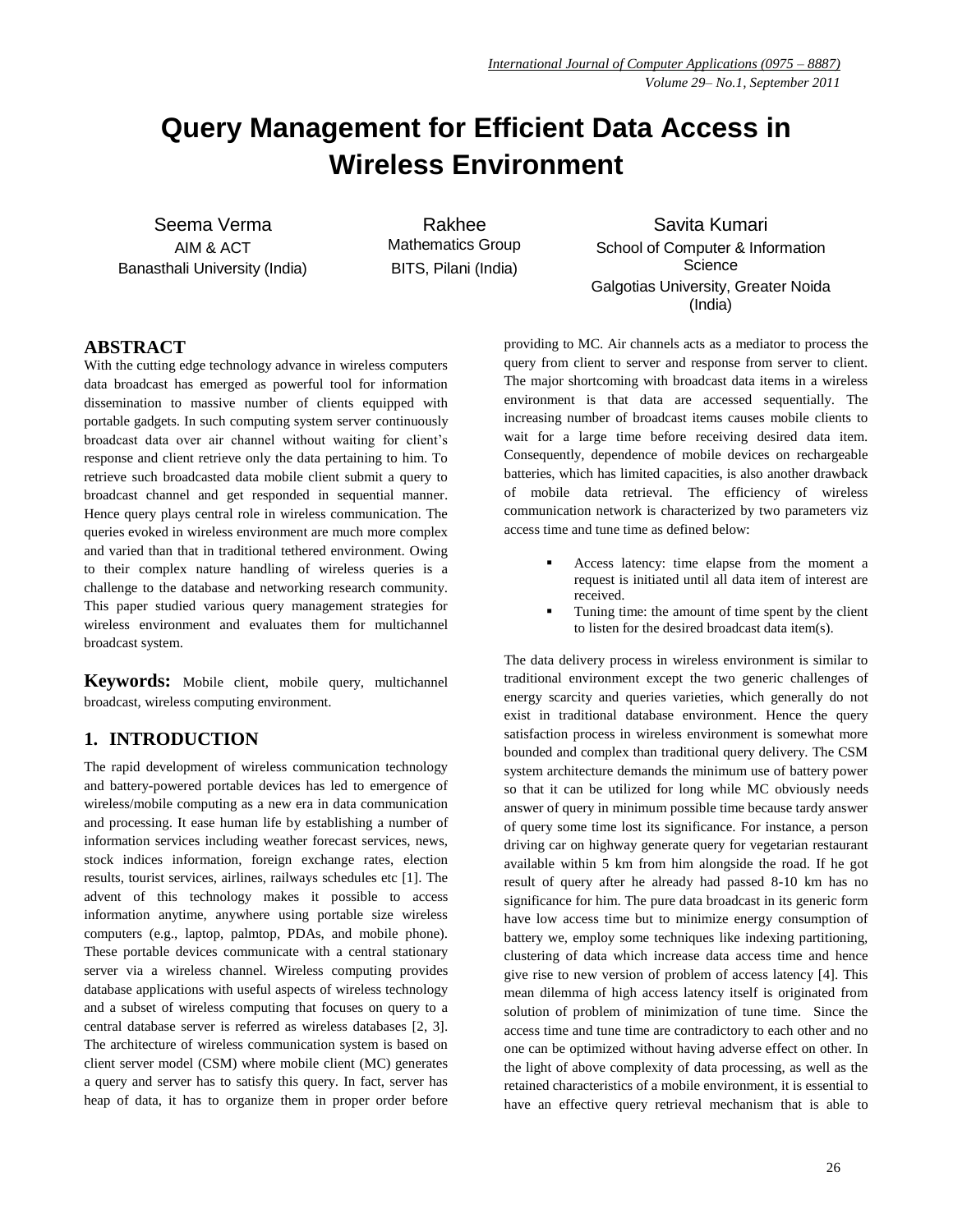manage all of the above issues. The effective query management can be envisaged in three phases: query selection, query classification and viable query processing in variety of environments. This paper discusses all these points in context of multichannel wireless environment and presents algorithms generally used for query management. The rest of this paper is organized as follow: section2 presents brief overview of related work which formulates the problem discussed in this paper. Section 3 presents process of query selection and discuss basis for query selection used in wireless environment. Classification of queries based on context and types is presented in section 4. Section 5 gives query processing for wireless environment and recapitulates algorithms generally used for this purpose. Section 6 finally concludes the paper.

#### **2. RELATED WORK**

Wireless computing allows mobile clients to enjoy unrestricted mobility and ubiquitous information access in a region called cell. With data broadcast, clients listen to a broadcast channel to retrieve data based on their queries and hence are responsible for query processing. Acharya et al (1995) has designed a broadcast disk for query processing in asymmetric environment, which is different from traditional environment [5]. An item-based solution to the problem of broadcast query processing by providing air indexing was proposed by Imielinski et al. (1994) [4]. One major limitation of such item-based schemes is their lack of semantics associated with the broadcast. Thus, it is hard for mobile clients to determine if their queries could be answered from the broadcast entirely, forcing them to contact the server for possibly additional items. To remedy this, a semantic-based broadcast approach was suggested by Lee et al. [6]. This approach attaches a semantic description to each broadcast unit, called a chunk, which is a cluster of data items. This allows clients to determine if a query can be answered based solely on the broadcast and to define precisely the remaining items in the form of a "supplementary" query. Mobile clients can move between cells while being active and the intercell movement is known as a handoff process. Query management in intercell environment is discussed by Imielinski et al. (1994) [4] Waluyo, A.B. (2004) and Pfoser D. (2000) develop analytical model for query processing in moving objects and provides a comprehensive taxonomy of wireless query [7,8]. Cai et al. (2002) have studied real time query delivery by involving the adaptability concept hierarchy. This paper develops collective model comprising query selection, classification and processing, which are essential components of wireless communication environment.

## **3. QUERY SELECTION**

The order of answering the query play vital role in both energy and time saving. The broadcast scheduler on server side place data in an order in which they are to be broadcasted. By knowing client access pattern in advance server can arrange data in requisite order. The popularity of each data items can be known by various methods so that server has a priori knowledge of the client access probabilities and, based on these, it decides the contents of the broadcast, which is usually aligned from most popular data items to least popular data item. Although, such a priori knowledge seems like a strong assumption, there are several methods for determining the data access probabilities. The work of Sakata et al. (2003) and Yu at al. (2000) describe statistical methods for the estimation of these probabilities, whereas the work of Nicopolitidis et al. (2002) and Stathatos et al. (1997) present more practical approaches [10, 11, 12, 13]. One of the methods to count access probability is to gather data access statistics at regular interval of time and draw inference from it. Another method is to synthesize data with

function  $\theta$  called zipf distribution function or access skew coefficient with assumption that the probability of a specific data item being requested follows a zipf distribution [14]. The Zipf distribution considers that access frequencies for queries follow 80/20 rules i.e. 80 % of client need only 20% of data items. This function provides skewness to data access pattern by adjusting the value of  $\theta$ . The value  $\theta = 0$  represent flat access pattern while higher value of  $\theta = 1$  represent skewed access pattern. Breslau et al. shows that Zipf distribution which is shown to be a realistic approximation of skewed data access [15]. Such distributions are used to characterize the popularity of one item among a set of similar data, like a web page in a web site. It may not represent real behavior of client but represent an average environment. In Zipf distribution, the probability of accessing the i<sup>th</sup> item is:

Access Probability, 
$$
P_i = \frac{\left(\frac{1}{i}\right)^{\theta}}{\sum_{i=1}^{i=N} \left(\frac{1}{i}\right)^{\theta}}
$$
 where  $1 \le i \le N$ 

We have simulated broadcast environment with MATLAB<sup>®</sup> 7.4 simulator and have been tested on some benchmarks where item popularities follow Zipf distributions [16]. The variation of demand probability with number of data item for a sample data base of 500 items is plotted in figure 1.  $MATLAB^@$  has immense capability to simulate all type of data communication with real and synthesized data set along with ability to simultaneously solve mathematical problems and generate data set synthetically from Zipf function.

When client have complete knowledge of broadcast schedule, the placement of data over broadcast channel two major concerns related to the exploitation of a multichannel broadcast system. The first consideration is related to the capability of the server to concurrently transmit in all channels; the second is related to the capability of the client to simultaneously listen to multiple channels and also perform instantaneous hopping among channels. In such scenario we make following two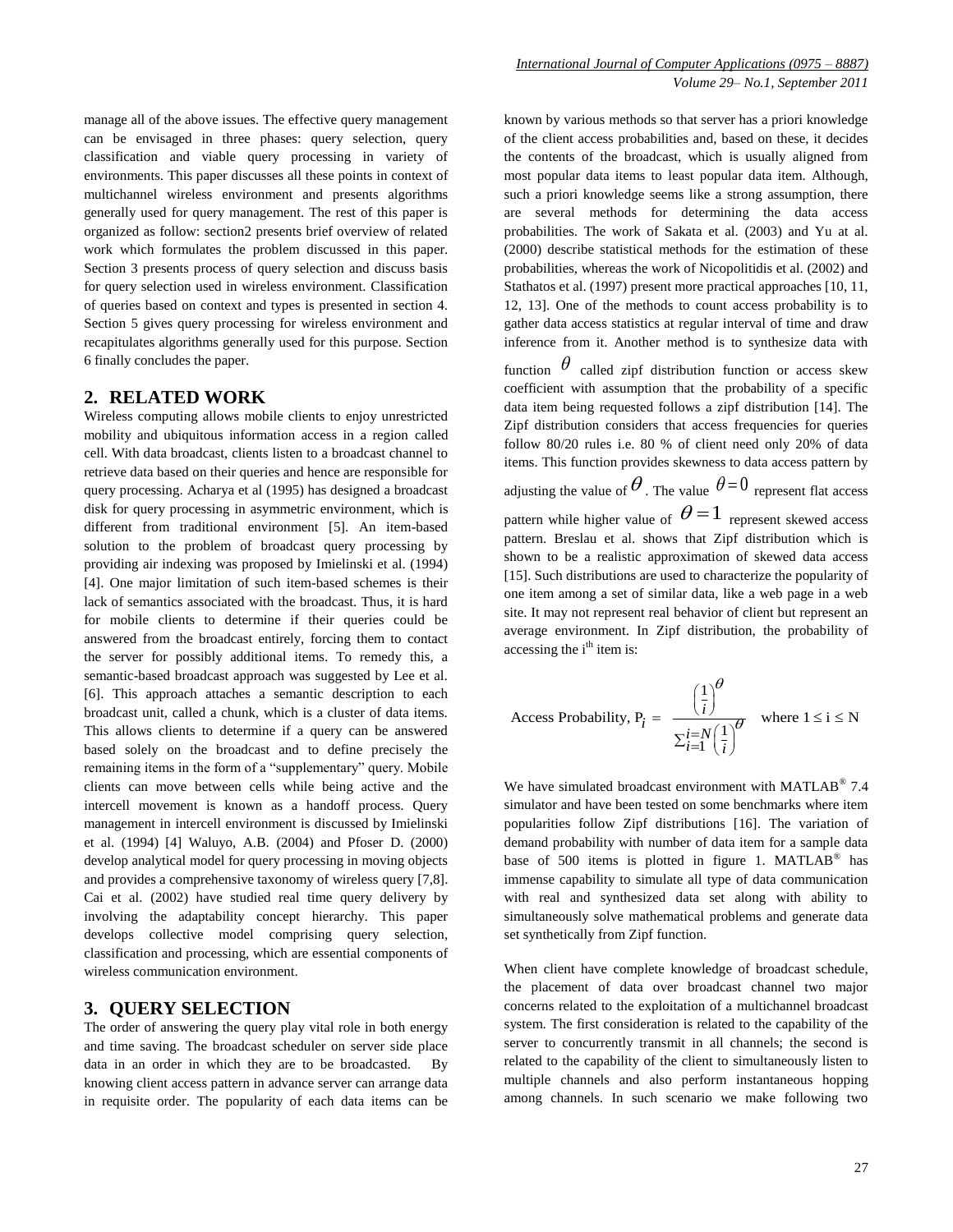assumptions which guarantee a predictable schedule: the broadcast is cyclic, that is, it has a beginning and an end and the interval between successive transmissions of an item is constant for all broadcast cycles.



**Figure 1: Plot of Variation in Demand Probability with** 

# **4. QUERY FRAME WORK FOR WIRELESS**

There are different types of queries evoked in different communication systems. In the wireless environment the varieties of queries existence is more than the wired environment. The queries in former environment are more complex than in later. This paper is focus to query taxonomy and classification. Some queries exist only in a wireless environment and other exists in traditional environment, while some classes of quires exist in both environments. Figure 2 illustrates the query frame work in mobile environment. As can be seen from the figure, queries in a mobile environment are classified into two classes: traditional queries and context awareness queries. Context awareness queries are categorized into three types, namely; location-dependent queries, contextdependent queries, and hybrid queries.

#### **4.1.Traditional queries**

Traditional queries are common queries in traditional Database Management Systems (DBMS). These queries are typical queries that people are dealing with on a day-to-day basis in a wired network environment system. This type of query explicitly mentions the required information in the query statement and the query result is based only on the actual query itself. Examples of such type of queries are: (i) an investor wants to retrieve his account statement of Reliance Mutual fund or (ii) a person wants to know up gradation of his ticket he has already purchased for Common Wealth Games – 2010.

#### **4.2.Context Awareness Queries**

This type of queries involves computing context, user context, or physical context of information. Context awareness queries relates to who, when, where, and what and create new class of applications in mobile computing environment. With context awareness, a mobile device is expected to adapt constantly to a wide range of dynamically and continually changing situations. It is important for the device to be able to aware of the situation, environment, and tasks that the mobile client is currently performing, as well as those that will be performed in the near future. The utilization of context information in an application minimizes the amount of user involvement in a service by providing related information.

Knowledge of the context of the query enables the device to prefetch all data that are likely to be queried in the near future. With this query, the client initiates only a single request and all related data will be retrieved implicitly. These techniques prevent a client from making multiple requests and improve energy efficiency. For instance, let us consider how to find information about restaurants in a particular area. The query will result in retrieving information about restaurants based on the user's preferences for Italian, Chinese or continental food, for instance, as well as pre-fetching maps, traffic and weather conditions, which may be queried next. Mobile queries can be classified into location-dependent queries, context-dependent queries, and hybrid queries which is a combination first two.

#### **4.3.Location-dependent Queries**

Location-dependent query are queries that begin by mobile clients. In this type of queries the location of the mobile client is main parameter. The value of the location parameter is provided explicitly by the client or implicitly using a global positioning system (GPS). An example of this query is a traveler's information system that provides information to tourist about hotels, restaurant, and bars depending on their current location. Processing of this query must be based on knowledge of the user's location. For queries that require services are ahead of the current route location, direction of motion and speed must of necessity be taken into account. Current technology presents a new feature in automobiles, which provides navigational relieves as a built-in feature. In common, every location update generates two direct costs, particularly transmission cost, which refers to the cost to inform the server of the new location, and server processing cost, which corresponds to the cost of updating the system having the location of the mobile unit. The location parameter can be in any vehicles, such as buses, trucks, and airplane. Location-dependent queries can be divided into two categories. The first category is depending on user and object types, and the second is depending on query types. User and object types represent the state of the mobile user when issuing the query and the searched object. The query types category relates to the state of the queries whether continuous or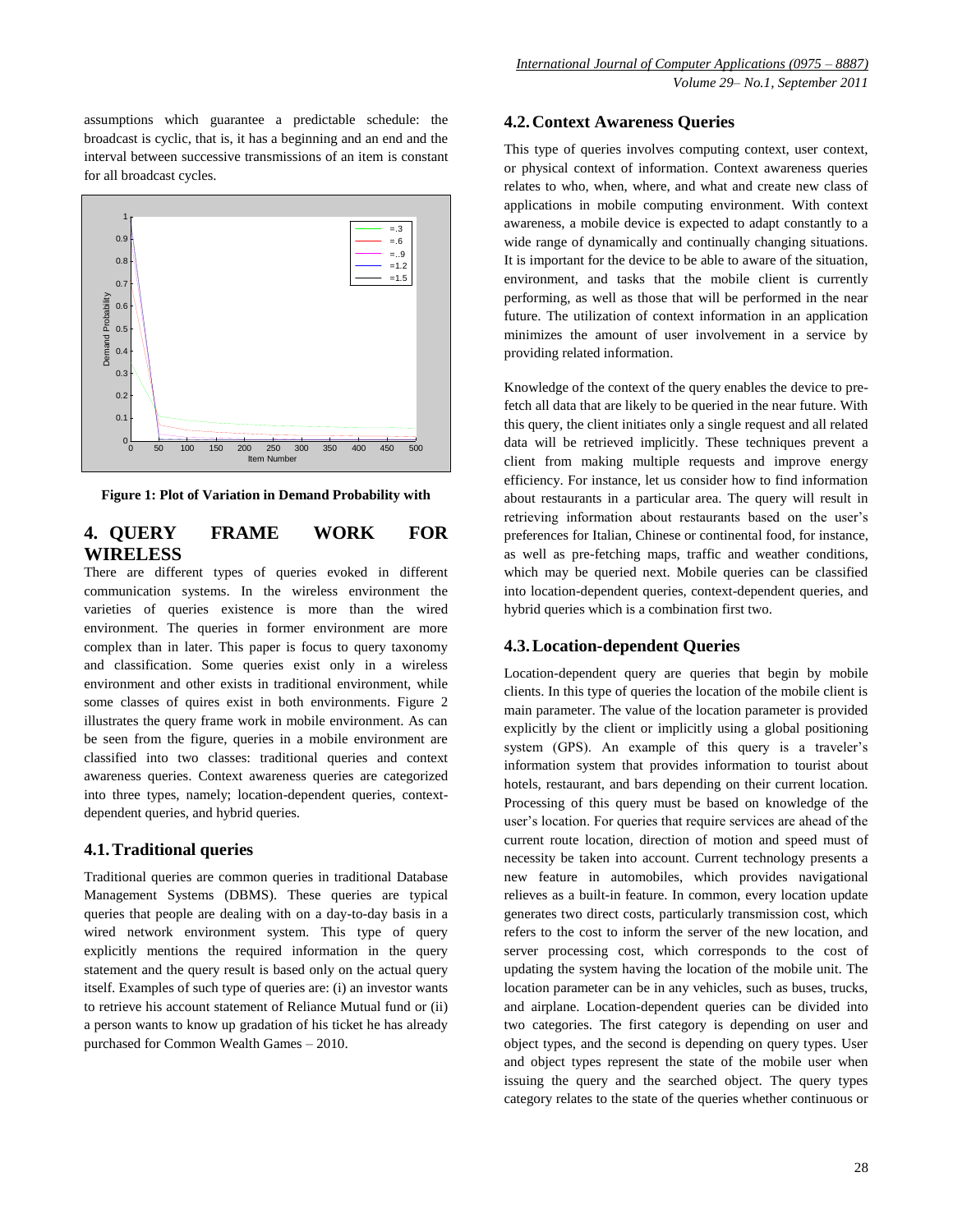non-continuous queries. A continuous query is very much different from conventional or non-continuous queries, which are based on an instant of the database at some moment in time. With this query, clients need to send a query only once and



**Figure 2: Query Framework in Mobile Environment**

notification of the updated information will be sent automatically as clients move to different regions. These two categories are described as follows:

## **(A) User and Object Types**

There are three types of location-dependent query in this category: (i) moving user seeking static object (ii) moving user seeking moving object and (iii) static user seeking moving object.

#### *Moving User seeking Static Object (MUSO)*

Moving User seeking Static Object query originates from a moving user and the searched object is static. Examples of this query are:

- Request of information by motorist on highway to know about petrol pump with in distance of 5 kms; strictly on highway side.
- Request of information by motorist on highway to know about multi cushion within the distance of 10 kms.
- *Static User seeking Moving Object (SUMO)*

This type of query originates from a stationary user and the searched object is moving. Examples of this query are:

- Request of information for a particular trains arriving on Jaipur junction with in half hour.
- Request to retrieve information about VT-BSB aircraft during flight training at Banasthali Aviation Control Room.
- *Moving User seeking Moving Object (MUMO)*

This type of query originates from moving user, and the searched object is also moving. Examples of this query are:

- Request to retrieve information about VT-CVI plane by crew members of VT-BSB aircraft when both are in flight.
- A flying helicopter requests when it intercept a friendly tank.

Location-dependent queries in a mobile environment are very much centered on the above three types of queries. The related issues will become more complex when they involve the client's disconnection. In mobile environment client get frequently disconnected from server either due to poor network or to save cost, therefore, it is common for a mobile client to become disconnected from the network after sending queries. Locationdependent query requires location-dependent data. Locationdependent data can be categorized into static location-dependent data and dynamic location-dependent data. Static locationdependent data relates to the stationary object, when the object location is not continuously updated in the database. Generally, the "moving user seeking static object" query type falls within this category. On the other hand, dynamic location-dependent data correspond to a moving object that requires constant update of the object's location in the database. The "moving and static user seeking moving object" query type normally corresponds to dynamic location-dependent data.

## **(B) Query Types**

Location-dependent queries can also be classified based on the query type namely; continuous query, and non-continuous query.

## *Continuous query*

The continuous query includes real-time monitoring of mobile objects. Real-time monitoring queries are continuous for monitoring purposes. In a continuous query setting even after the initial query is answered and the query is still kept by the server. Hence, in the case where the user moves into a different location or when new information becomes available, it will then need to be dispatched to the user. Example: (i) To request information about nearby tourist attractions, hotels, or shopping centre while traveling. With this class of query, clients need to send a query only once and notification of the updated information about nearby tourist attractions, hotels, or shopping centre will be sent automatically as clients move to different regions. (ii) To notify mobile clients whenever they are close to a certain situation such as dangerous zone or traffic jam by providing some form of alerts to them.

In this case, the system must be able to provide the accurate query results and update them in real time whenever mobile clients enter or exit the region defined by the query. This class of query can be referred as range-monitoring queries [9]. The range-monitoring queries are removed from the system only when the user explicitly ends the query.

## *Non-continuous query*

The non-continuous location-dependent query is different from the continuous query as the system does not manage the query,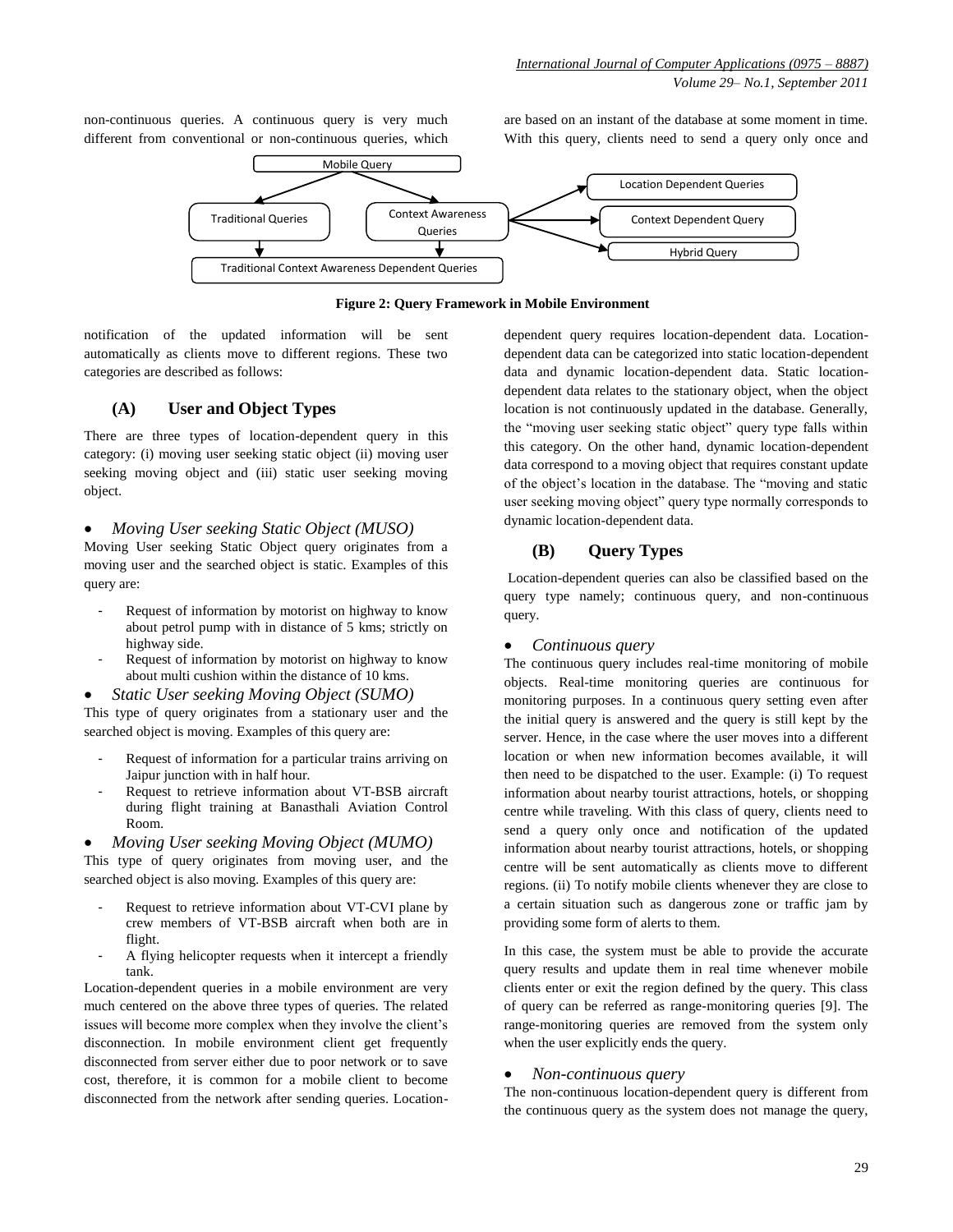but only the location of each mobile unit in specified regions. This class of query does not have to specify when to end the query since the server does not keep the query, but location only Examples: retrieve nearby hospital, police station or petrol station in the area.

#### **4.4.Context-dependent Queries**

These types of query require maintenance of an interior representation of user's needs, preferences, roles, profile, etc. With these parameters, application will be able to decide the situation and task that a user is currently performing, and adapt to changes in user needs and roles. This enables a mobile device to not only retrieve the required information, but also some other information that is highly relevant [17]. Examples: (i) a tourist wants to see a list of restaurants in a town. Rather than retrieving the entire list of restaurants, the query retrieves the restaurants based on the user's preferences and needs such as cuisine preference, price, occasion, etc. (ii) a business woman wants to check the closest meeting schedule. The query retrieves the time as well as the previous history of the meeting, people involved, client accounts, meal preferences, required data etc.

#### **4.5.Hybrid Queries**

Location- and context-dependent queries require the system to maintain all parameters of context-awareness queries including location parameter. Examples: (i) A traveler wants to find restaurants in the region that suits his/her taste within a travel distance of 10 minutes from current position; (ii) a person wants to check movies in the nearby cinemas that s/he will like, and whether or not s/he will be in time for the show, given travel time and distance. These queries are very useful for nomadic users since it not only considers the users' preferences and needs, but also the location of the user. A more sophisticated application utilizes a variety of sensors to monitor the environment as well as user's actions in order to provide assistance with the tasks being performed by the user. This application requires the ability to process data streams in realtime, and to analyze and interpret it precisely. The main issue in context-awareness query is to accurately analyze the environment and the user's intention, regardless of the source of the context information. It is a difficult challenge since there is the possibility of conflicting data, and the need to have efficient processing to provide a useful application to the user.

## **5. QUERY PROCESSING FOR WIRELESS**

In mobile databases, queries can be processed mainly using three different mechanisms: (i) on-demand mechanism (or also called pull operation), (ii) data broadcasting mechanism (or also called push operation) and (iii) hybrid broadcasting mechanism (combination of on-demand and broadcast mechanism) as illustrated in Figure 3.

The mobile client generate query to obtain data from repository at the remote stationary server. Data management strategies in the on-demand mechanism refer to the optimization method used at the server side to serve an on-demand request or a request that is sent to the server for processing. Data broadcasting strategy relates to determining a method to disseminate the database item to mobile client so that the response time, tuning time and power utilization of retrieving database items are minimized.

#### **5.1.On-Demand**

In on-demand broadcast, clients make explicit requests for data. If multiple clients request the same data at approximately the same time, the server may match these requests and only broadcast the data once. On-demand data dissemination is only user-oriented. It provides interactive capability to users for accessing the information through query. Users do not have to search in the wireless information space by tuning several channels. However, this approach has many disadvantages. First of all, it is resource intensive. Users require a separate channel to send requests to the server. The server, after receiving the request, composes the result and sends it to the user on a back channel (downstream) known to the user. Thus, every pull needs two channels for completing the process. Moreover, since incoming requests are usually not identical, the server cannot always efficiently group requests in order to exploit the advantages of broadcast. Obviously, this depends on the volume and the context of the incoming workload. To make things worse, client-server architectures are notoriously not scalable. When the number of incoming requests becomes too high, the server fails to keep up.

#### **5.2.Push-Based**

In push-based systems, the server employs point-to-multipoint communication and sends data items in the absence of explicit client requests. In order to achieve that, the server maintains a broadcast schedule, which determines the order and the frequency in which data items are broadcast. Let the scheduler handles three data items (A, B and C), out of which B and C are broadcast with the same frequency and A twice more frequently, resulting in the transmission schedule: (A, B, A, C, A, B, A, C ...). The major feature of such systems is scalability. Client population does not influence the dissemination process because clients do not issue requests. The additions of new clients do not influence the server's incoming load or the client perceived access time.

In addition to that, clients need few resources such as air indexing enabling clients to efficiently locate data in the broadcast channel. Moreover, data can be kept properly, since the server can simply broadcast any updates. The major problem of push-based systems is their lack of self organization and adaptiveness. Since the server does not receive explicit client requests, it remains unaware of possible changes in client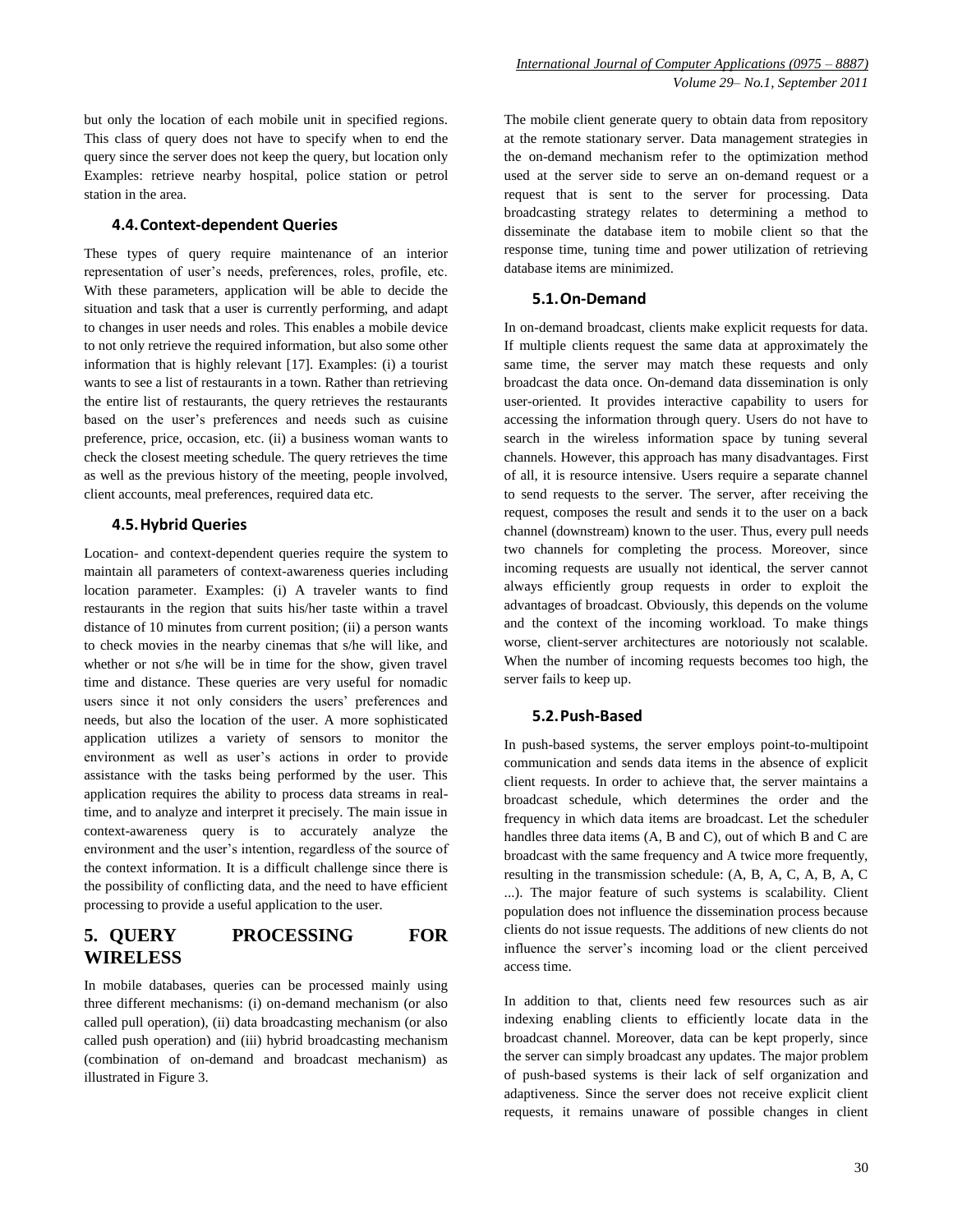population or querying characteristics. This incurs several problems. Bandwidth for instance, can be unnecessarily utilized for a relatively low number of end clients. Apart from that, the push service requires more powerful hardware.



**Figure 3: Query Processing in Mobile Computing Environment**

#### **5.3.Hybrid data dissemination**

As the name suggests, hybrid data dissemination is a combination of on-demand and push-based approaches. Data items are classified into popular and unpopular (also called hot and cold). Hot data items are delivered via push-based channels, while cold data items are disseminated via on-demand channels. The hybrid data dissemination requires proper document classification and bandwidth division for data dissemination. These are interrelated issues, simply because a given bandwidth division determines the performance of a document classification choice and, conversely, a given document classification determines a bandwidth split that optimizes performance [18]. In turn, both document classification and bandwidth division depend on the popularity of data items because download latency is smaller when hot items are assigned to multicast push, cold items to unicast pull, and the bandwidth is divided appropriately between the two channels.

#### **5.4.Broadcast Algorithms**

To partition data among on-demand and broadcast channel various algorithms have been developed. We study a wide range of broadcast algorithms for query dissemination in two major categories: pull and push algorithms.

#### **(A)** *Pull Algorithms*

In a broadcast pull environment, responses to requests are transmitted on a dedicated shared broadcast channel. Following are the specific algorithms that we study:

**First Come First Served (FCFS)** [19] - It broadcasts the data items in the order they are requested. To avoid redundant broadcasts, a request for a data item that is already in the queue is ignored.

**Longest Wait First (LWF)** [20] **-** This schedules the data item that has the largest total waiting time, that is, the sum of the time each pending request for the item have been waiting for . We implement LWF using three values for each unique item requested: (i) the number of outstanding request for the data item, (ii) the last recording of the total waiting time and (iii) the time of this recording. For instance, at time 0, when a data item is requested for the first time, the three fields of its service queue entry are set to  $(1, 0, 0)$ . At every subsequent request at time<sup> $\mathfrak{t}^{\prime}$ </sup>, this entry gets updated. We repeat the update process for every new coming request and also at the time of scheduling decision to avoid using stale total waiting time values.

**PULL RxW** [21] **-** This algorithm selects the data item with the maximal RxW value where R is the number of outstanding requests for that item and W is the amount of time that the oldest outstanding request for that item has spent in the service queue. Using two threaded lists that keep the service queue entries sorted in R and W order, the scheduling decision time is significantly reduced.

**PULL RxW.a** [21] **-** It is modified version of RxW algorithm and reduces the scheduling decision time further . The algorithm broadcasts the first item it encounters whose RxW value is greater than or equal to  $\alpha$  times the current threshold value. The threshold is computed as the running average of the RxW value of the last item broadcast and the previous threshold. After each broadcast decision, the threshold is updated accordingly. The scheduling overhead decreases as alpha decrease. The most commonly used settings for the approximation algorithm are PULL RxW.90,  $(\alpha = 0.9)$ , and PULL RxW.0,  $(\alpha = 0)$ . RxW.0 compares only two items, the item with the most outstanding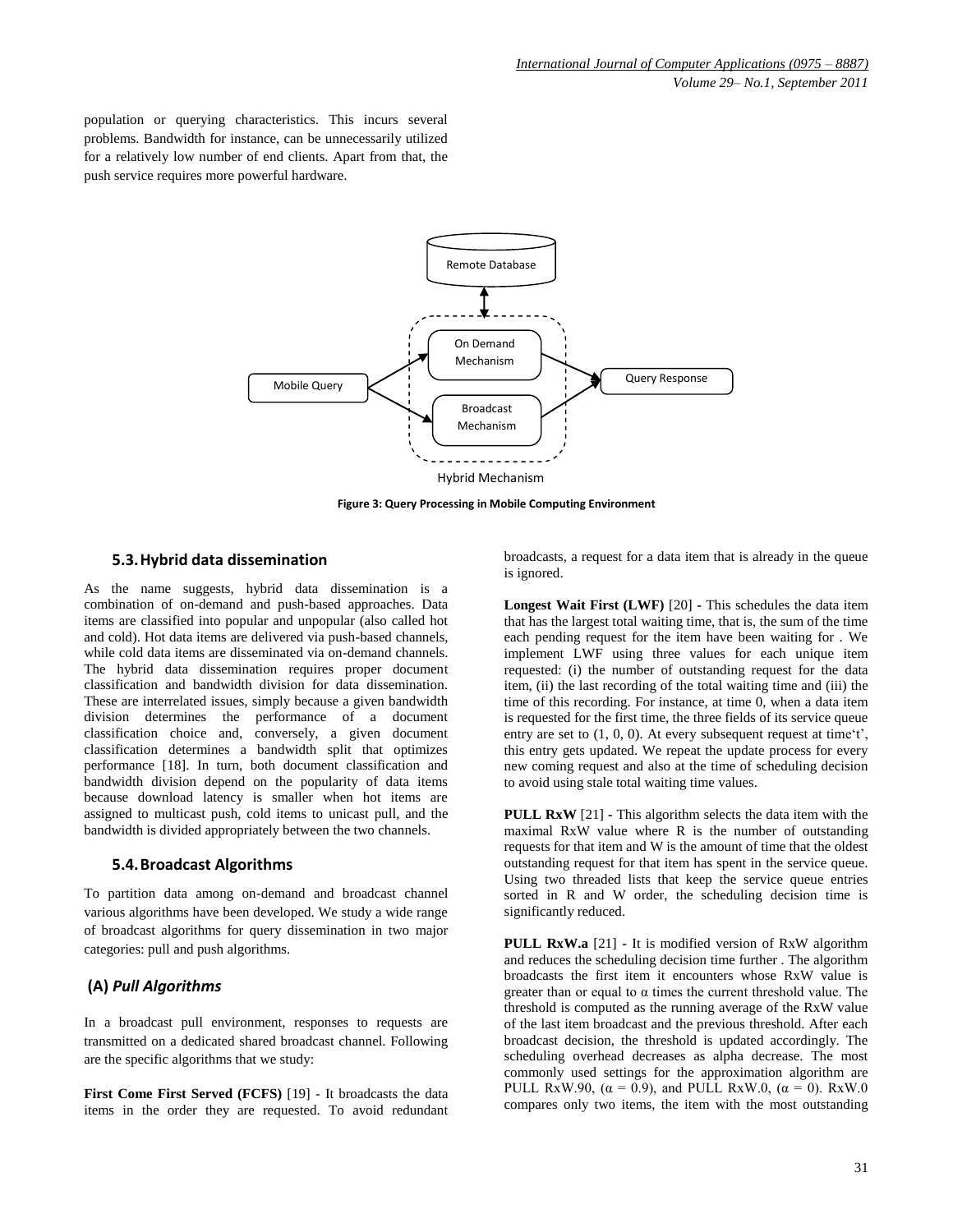requests and the one that has been waited for the longest time. While RxW.90 compare every item to be broadcasted.

#### *(B) Push Algorithms*

The fundamental push algorithms are Broadcast Disks [5] and Teletext System [22] . In these schedules all items being accessed are partitioned into a number of disks. Items on the smaller numbered disks are broadcast more frequently than those on the larger numbered disks. We use the optimized parameters for Broadcast Disks assuming perfect knowledge of access probabilities.

**PUSH MAD** [5, 23] **-** It selects the data item whose access probability is highest since last broadcast. In the extreme case, MAD requires examining all items in the database before making a scheduling decision. In the experiments MAD is run twice; the first run records the schedule generated and the second run use this recorded schedule for taking measurements. This results in an optimistic off-line algorithm with the highest throughput.

**PUSH LB (Push Lower Bound)** [5, 22, 23] **-** The optimum schedule for push is defined by Ammar et al. as follows: (i) popular items should be broadcast more often than their not sopopular counterparts, (ii) two successive broadcasts of the same item should be equal distance apart throughout the schedule and (iii) the relative number of appearances of items on the broadcast channel should be in the square root ratio of their access probabilities. In other words the items have to be broadcasted in ratio of their access probabilities. In order to calculate the theoretical lower bound we assume that full bandwidth and an ideal allocation is possible. In practice, it is not always possible to generate such a schedule due to timing conflicts, that is, two pages need to be broadcast at the same time. It should be noted that we assume perfect knowledge of access probabilities when determining push schedules.

#### **6. CONCLUSION**

Recent emergence of wireless technology enables people to conduct activities, business, or transactions anytime and anywhere without any attachment to stationary computer. Nomadic people are now able to access email, news, weather, and query to the central database server using wireless devices. Mobile database focuses on the query issue that is the dominant operation in mobile computing. Since mobile database is a new dimension of database application, the type of query, query processing strategy, and communication technology that involves in the application are different than what applies in traditional databases. In this paper, we first discussed the issues of query selection, taxonomy and query processing strategies. We have defined query taxonomy as well as query processing strategy in mobile databases. Query in mobile databases are categorized into context-awareness query and ad-hoc query. Context-awareness query is further classified into location dependent, context dependent, and hybrid query. Query processing in mobile databases includes mobile client, on air, and server strategy. Mobile client and on air strategy corresponds to caching strategy and broadcast strategy respectively. This work presented query broadcast management schemes to optimize and minimize the query access time of mobile clients when retrieving broadcast database items. Here we have addresses to three questions: (i) what are the varieties of queries invoked in wireless system and how they differ from traditional system? (ii) What server does to answer these queries efficiently to MC? (iii) What special and temporal strategies can be applied to manage air channel for data dissemination? Section 3 has answered first question, section 4 answered to second question and section 5 answered to third question.

#### **7. ACKNOWLEDGEMENTS**

Savita Kumari contributed this manuscript when she was working with Faculty of Engineering College, University of Seventh April, Zawia (Libya) – 16418. She thanks faculty and staff there for extending help to prepare this paper.

#### **8. REFERENCES**

- [1] WAP Forum, Wireless Application Protocol Downloads http://www.wapforum.org.
- [2] Barbara D., "Mobile Computing and Databases- A Survey", IEEE Transactions on Knowledge and Data Engineering, pp. 12(1), 118-127, 1999.
- [3] Malladi R. and Davis K.C., "Applying Multiple Query Optimization in Mobile Databases", In Proceedings of the 36th Hawaii International Conference on System Sciences, pp. 294 – 303, 2002.
- [4] Imielinski T., Viswanathan S. and Badrinath B. R., "Energy Efficient Indexing on Air", In the proceeding of the ACM Sigmod Conference, pp.25-36, 1994.
- [5] Acharya S., Alonso R., Franklin M. J. and Zdonik S. B., ―Broadcast Disks: Data Management for Asymmetric Communications Environments", In the proceeding of the ACM International Conference on Management of Data, pp. 199—210, 1995.
- [6] K. C. K. Lee, H. V. Leong, and A. Si, A semantic broadcast scheme for a mobile environment based on dynamic chunking, in Proceedings of the 20th IEEE International Conference on Distributed Computing Systems (ICDCS'2000), pp. 522–529, Taipei, Taiwan, April 2000.
- [7] Waluyo, A.B., Srinivasan, B., and Taniar, D., "Optimizing Query Access Time over Broadcast Channel in Mobile Databases", In Proceedings of the Embedded and Ubiquitous Computing (EUC'04), Lecture Notes in Computer Science, vol.3207, Springer-Verlag, pp. 439-449, 2004.